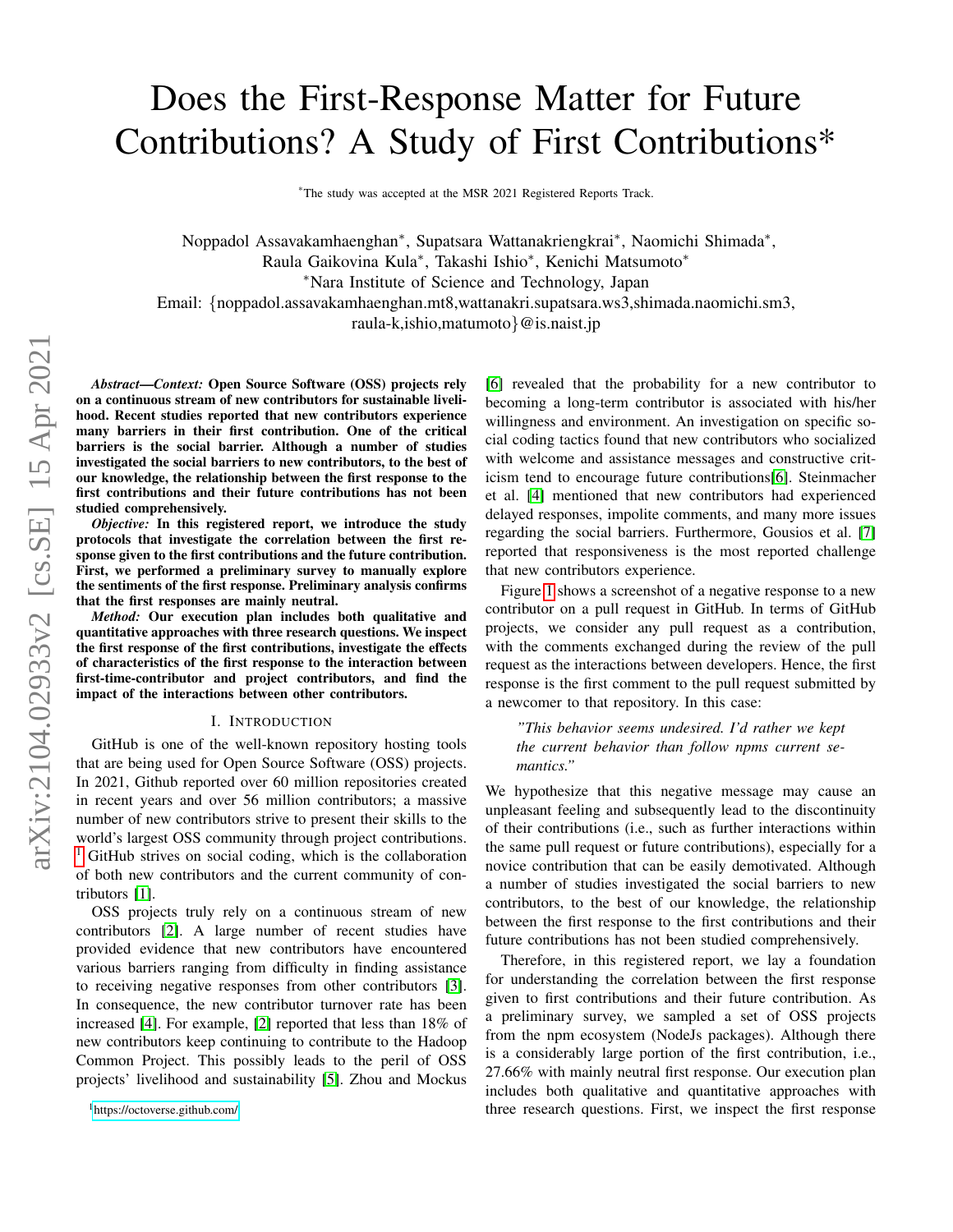| Contributor $\bigodot$<br>commented on                                                                       |                                                  |  |  |  |  |
|--------------------------------------------------------------------------------------------------------------|--------------------------------------------------|--|--|--|--|
| This behaviour seems undesired. I'd rather we kept the current behaviour than follow npms current semantics. |                                                  |  |  |  |  |
|                                                                                                              | $\frac{1}{2}$ 3 $\frac{1}{2}$ 23 $\frac{1}{2}$ 4 |  |  |  |  |

<span id="page-1-0"></span>Fig. 1: A screenshot example of a negative response to a new contributor. The new contributor may not further interact with this response or may not participate in future contributions.

TABLE I: Preliminary Dataset Statistics

<span id="page-1-4"></span>

| <b>Contributions (Pull Requests)</b>      |                        |  |  |  |
|-------------------------------------------|------------------------|--|--|--|
| Total # of Projects                       | 20                     |  |  |  |
| Total # of Contributions per Project      | 43,398                 |  |  |  |
| Min. # of Contributions per Project       | 674                    |  |  |  |
| Max # of Contributions per Project        | 5092                   |  |  |  |
| Min. # of First Contributions per Project | 179                    |  |  |  |
| Max. # of First Contributions per Project | 2024                   |  |  |  |
| % First Time Contributions                | 27.66% (out of 43,398) |  |  |  |
| <b>Interactions (Comment)</b>             |                        |  |  |  |
| Total of Interaction in Pull Request      | 8.534                  |  |  |  |
| Min. # of Interaction per contribution    |                        |  |  |  |
| Max # of Interaction per contribution     |                        |  |  |  |

of the first contributions. Second, we investigate the effects of characteristics of the first response to the interactions between first-time contributors to find the impact of future contributions.

## II. PRELIMINARY ANALYSIS

The goal of the preliminary analysis is to manually explore whether sentiment analysis can be useful to detect the sentiment of a first response. Since communities are more likely to share the same terminologies and communication culture, we choose projects which belong to the npm ecosystem, which is one of the largest software ecosystems.

*a) Collected Dataset:* We collected a list of npm projects from two existing datasets (GHTorrent<sup>[2](#page-1-1)</sup> and Libraries.io<sup>[3](#page-1-2)</sup>). GHTorrent provides a mirror of git repositories and devel-oper interactions gathered from GitHub<sup>[4](#page-1-3)</sup>, while Libraries.io provides the meta-data and the relationships among packages that are hosted on popular software ecosystems, such as npm and Maven. There are over 1.3 million npm projects. Then, by adding a filter of only active projects (projects that contain at least one commit, pull request, or issues) in 2020, we are left with 11,127 projects.

For the preliminary study, we selected the top 20 npm projects with the most contributors. From this, we obtain 43,398 pull requests. We observed that 12,003 (27.66%) of pull requests are first contributions (i.e., created by the users who have never create any pull request in the project before), while only 8,534 (71.10%) of pull requests of first-time-contributions receive responses. There are 11,268 first-time contributors. Our dataset statistics are further displayed in Table [I.](#page-1-4)

<span id="page-1-5"></span>

Fig. 2: The distribution of sentiment score of the first response to first contributions

*b) Sentiment Analysis of First Response:* As we plan to find the sentiment of the first responses, a sentiment analysis tool is needed. We selected SentiStrength-SE [\[8\]](#page-5-7) as our sentiment analysis tools since it is the state-of-the-art tool for sentiment analysis of the software engineering-related text. We calculated the sentiment score of the first responses using SentiStrength-SE for our preliminary analysis. The tool receives a text as an input, and it then gives a sentiment polarity score of the given text. We applied the tool to the first responses and inspected the responses which their sentiment score are quite high and low. The output is ranged from a scale of -5, which refers to very negative sentiment, to 5, which refers to very positive sentiment.

Distribution of sentiments. We found that the sentiment score of the first responses is ranged from -3 to 4. The distribution of the sentiment score of the first responses is shown in Figure [2.](#page-1-5) To explore what kinds of words are in each score, we use keyword extraction tools to extract keywords from each sentiment score.<sup>[5](#page-1-6)</sup> The results are shown in Table [II.](#page-2-0)

We found that SentiStrength-SE can appropriately capture a positive sentiment since it captures many encouraging words, e.g., 'Excellenct,' 'Nice attempt' and 'Great job.' However, in the negative sentiment, keywords do not directly show displease words. We have also looked into the actual responses and found some examples of the high and low sentiment scores. We found that encouraging phrases, e.g., 'Excellent' and 'Thank for doing this' is normally in the text with high sentiment score; and phrases such as 'I don't like this,' 'This is not good,' etc. are in the text with a low sentiment score.

<span id="page-1-6"></span><sup>5</sup>https://monkeylearn.com/keyword-extractor-online/

<span id="page-1-1"></span><sup>2</sup><https://ghtorrent.org/>

<span id="page-1-2"></span><sup>3</sup><https://libraries.io/>

<span id="page-1-3"></span><sup>4</sup><https://github.co.jp/>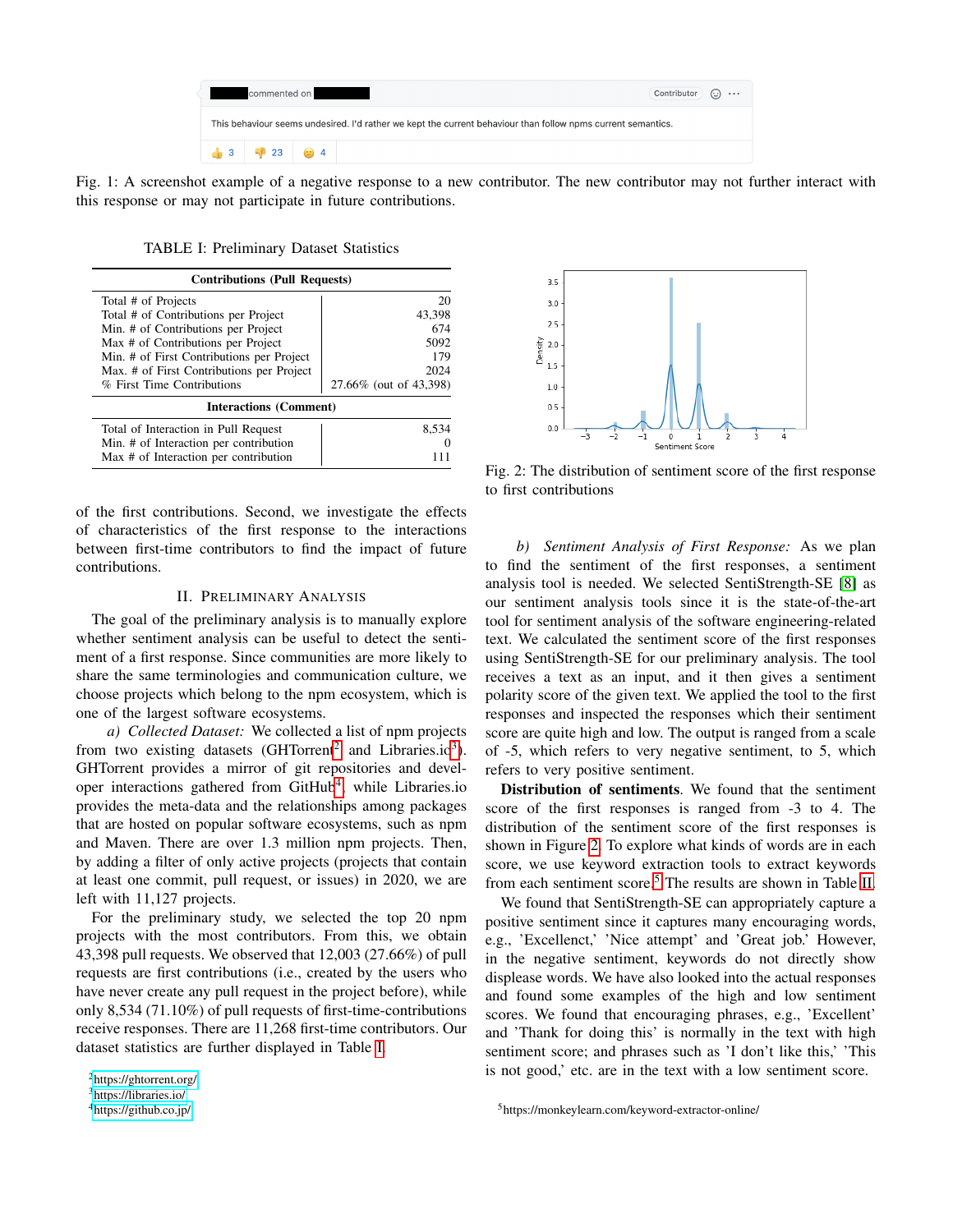TABLE II: Keywords from the First Response

<span id="page-2-0"></span>

| Sentiment Score | Keyword                                                                                                                                  |
|-----------------|------------------------------------------------------------------------------------------------------------------------------------------|
| $-3$            | movies, odd whitespace changes, lodash, changes, accent colour, git novice, wrong branch, design changes, better way, visual changes     |
| $-2$            | mithril, user agent reporting, early next week, code, changes, way, minutes, thing, screencap stuff, fork tests                          |
| - 1             | error, obscure edge cases, data, deserialize, later today, return JSON parse, mon Magazine, code size, Rookie mistake, contrived example |
| $\overline{0}$  | double colon, docs task, foo, corresponding object key, route parameter syntax, m.request url option                                     |
|                 | variadic function syntax, super intuitive syntex, minimal test case, keys                                                                |
|                 | Thanks, catch, pull request, nice work, SCSS, origin/next, work, site                                                                    |
| ◠               | Thanks, custom date formatting, first browserify package, minor comments, Thanks Jeremy, good cleanup, first pass, Great work,           |
|                 | pull regeust, gulp file                                                                                                                  |
|                 | Thanks, simple registered elements, something, good catch, async data-dependencies, Nice attempt, extended elements, Great job,          |
|                 | userLand, redaw.strategy                                                                                                                 |
|                 | Excellent, Wow                                                                                                                           |

Summary: Preliminary analysis shows that most first responses are neutral. For keywords and phrases, encouraging phrases, e.g., 'Excellent' and 'Thank for doing this' appear with a high sentiment score. Differently, phrases such as 'I don't like this', 'This is not good', etc. appear with a low sentiment score.

# III. STUDY PROTOCOLS

In this section, we present the design of our study. This section includes data selection, sanity check, and the preparation of research questions with their motivation.

*a) Data Selection:* To generalize the results, we will perform our full experiment on Hata et al. [\[9\]](#page-5-8) dataset, which contains a list of many open-source software projects in seven well-known programming languages, e.g., C, C++, Java, JavaScript, Python, PHP, Ruby. There is a total of 29,234 repositories in the dataset. The pull request will be extracted from the projects. We will select only closed pull requests as our dataset to ensure the correctness of the result. Since we investigate the contributors, we also consider the threat of multiple GitHub alias and bots. Hence, we adopt an identity merging bot detection tool to mitigate these threats. For identity merging, we follow approaches similar to Fry et al. [\[10\]](#page-5-9) and also adopt bot detection techniques Golzadeh et al. [\[11\]](#page-5-10).

*b) Sanity Check:* We will use the SentiStrength-SE, Sarker et al. [\[12\]](#page-5-11) toxicity detection tools, EmoTxt[\[13\]](#page-5-12) to investigate the characteristics of the first response. Even though the tools are well trained on the Software Engineering-related dataset, we would like to ensure the validity of the tools when applying them to our dataset. Hence, we will perform a sanity check on the three tools. The processes of the sanity check are as follows: We will sample the first responses that are positive, negative, and neutral by the score given by the sentiments, toxicity, and emotions. To ensure the significance of the sample, we will determine the sample sizes by using a confidence level of 95% and a confidence interval of  $5\%$ .<sup>[6](#page-2-1)</sup> Then, three of the authors will perform the manual validation of each type of sentiment score. To calculate the interrater agreement between the manual classification results of the three authors, the Cohen's kappa[\[14\]](#page-5-13) approach will be adopted. We will then report the precision, recall, F1 score, and AUROC (Area Under the ROC Curve) of the tools with our manual classification's kappa agreements score.

*c) Research Questions:* To guide our research towards the goal, we designed the following research questions:

RQ1: *What are the characteristics of the first responses toward first contributors?* Our motivation for the first research question is to understand the first response's characteristic to the first contributions in terms of sentiment, responsiveness, toxicity, and emotion of the response. The definition and extraction procedure of each characteristic will be explained in Section [IV.](#page-3-0) The first response is the first comment on a pull request. As for baseline, we will compare the characteristic of the first response of the first contributions and ones of nonfirst contributions. We envision that this analysis will reveal insights on whether there are biases against the first pull request. Our assumption is that:

*H1.1: First contributions are more likely to get positive responses compared to non-first contributions.* Since the community tries to attract more contributors, we can expect that the community gives positive responses to the first contributions.

*H1.2: First contribution are more likely to get more responsive responses compared to non-first contributions.* Similar to *H1.2*, we expect that the community gives responsive responses to the first contributions.

*H1.3: There are biases in giving toxic responses between first contribution and non-first contribution.* Similar to *H1.1*, we expect that the community will be bias in giving the first response to the first contribution in terms of toxicity.

*H1.4: Each emotion type is not evenly distributed in first contributions and non-first contributions.* Similar to *H1.1*, we expect that the emotion in the first responses of the first contribution will be different from the ones of the non-first contribution. For example, there could be a 'surprise' emotion when first-time contributors make a huge contribution to the project while it seems normal to non-first-time contributors.

RQ2: *What is the relationship between receiving a positive response and further interactions in the same pull request for a first-time contributor?* Our motivation for the second research question is to understand whether the first responses affect future interactions between firsttime contributors and project contributors. In this study, we

<span id="page-2-1"></span><sup>6</sup><https://www.surveysystem.com/sscalc.htm>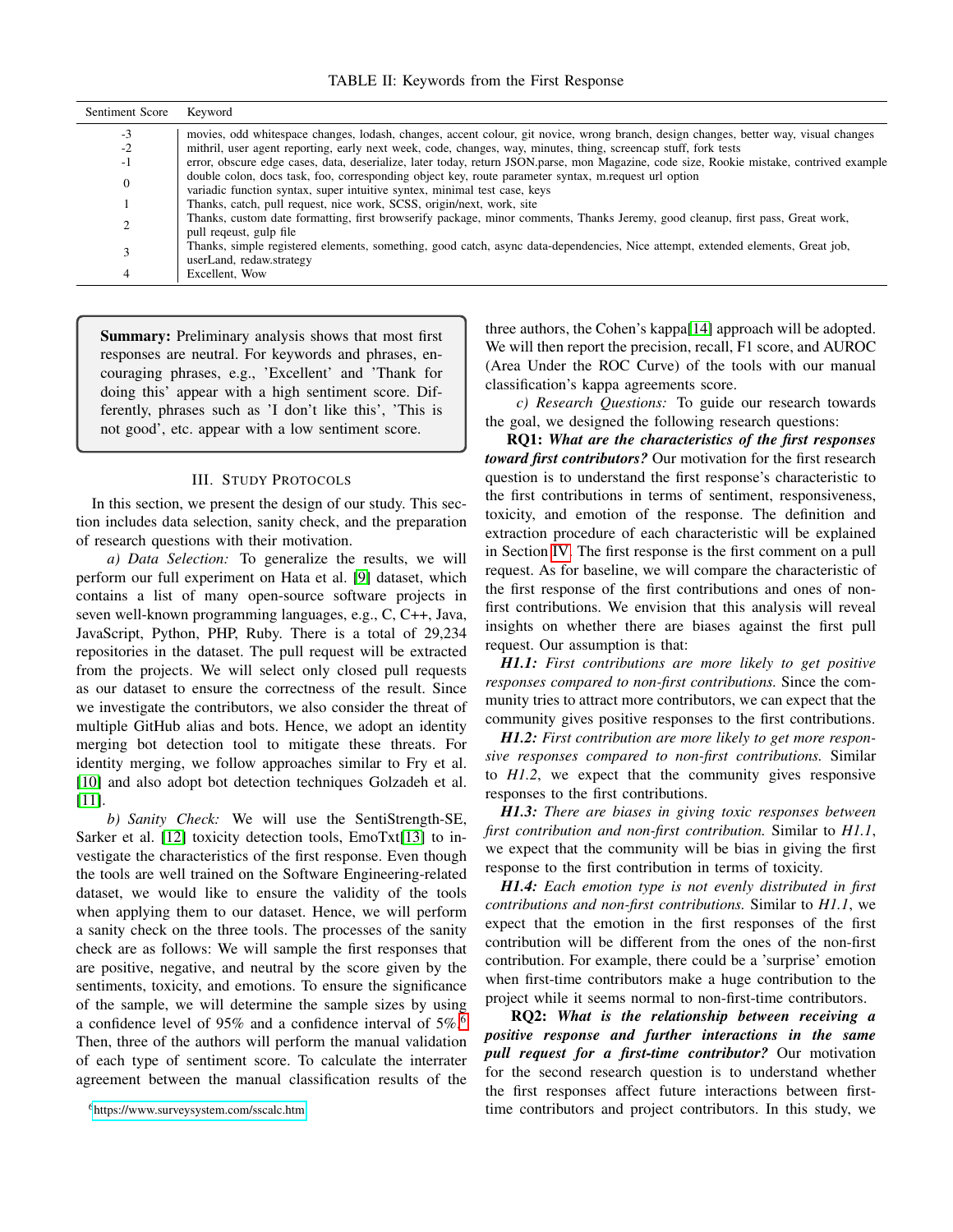consider comments on pull requests as interactions between contributors. We expect that this analysis will reveal the effects of the first responses upon the first-time contributors. Our assumption is that:

*H2.1: First-time contributors are more likely to interact with non-first-time contributors after the first responses when they receive positive responses.* Since receiving positive responses encourage the first-time contributors' willingness to collaborate [\[15\]](#page-5-14), we can expect that the first-time contributors will be likely to interact afterward.

*H2.2: First-time contributors are more likely to interact with non-first-time contributors after the first responses when they receive responsive responses.* As receiving a responsive response can keep the first-time contributors' attention, i.e., the first-time contributors do not wait too long, we can expect that the first-time contributors will interact with others when receiving responsive responses.

RQ3: *What is the relationship between first-time contributors' interactions and their future contributions?* Answering this research question will provide us with insights into factors that affect the future contributions of first-time contributors. This possibly leads to potential solutions to avoid first-time contributors abandon OSS projects.

### IV. EXECUTION PLAN

<span id="page-3-0"></span>We plan to use both qualitative and quantitative approaches to answer our research questions.

## *A. Research Method for RQ1:*

For the first research question, we plan to use a quantitative method. We will separate contributions into two groups: the first contribution and the non-first contribution. The characteristics of the first responses of both groups will be separately extracted. To extract the sentiment of the first responses, we plan to use SentiStrength-SE [\[8\]](#page-5-7), the state-of-the-art sentiment analysis tool for software engineering text. The tool can be used to determine the scale of the polarity score of the responses. The sentiment score is ranged from -5 (very negative) to 5 (very positive). For the responsiveness of the first responses, we will extract the duration between the creation of the pull requests and the time when the first comment is posted. For toxicity detection, we will adopt Sarker et al. [\[12\]](#page-5-11) tool. This tool is a binary classification tool that receives text as the input, and it then reports whether the text contains toxicity or not. For emotion detection, we will use EmoTxt [\[13\]](#page-5-12). This tool is a binary classification tool that receives text as the input. It then classifies the existence of the emotion in the text. The supported emotion is "Love," "Joy," "Surprise," "Anger," "Sadness," and "Fear."

*a) Analysis Plan:* To analyze the result of the RQ1, we plan to compare the sentiment and the responsiveness between the first contribution and non-first contribution group to answer the *H1.1* and *H1.2*. We will report the result in the box plots. The box plots will show the difference in the distribution of sentiment score/responsiveness of the two groups. For the *H1.3* and *H1.4*, we will report the number of first responses classified as Toxicity and each emotion in a table.

*b) Significant Testing:* Before applying the statistical test, we will inspect the data to see whether it is normally distributed or not. This will allow us to select a suitable test. To test normality, we will adopt Shapiro-Wilk test [\[16\]](#page-5-15) with alpha =  $0.05$ . For example, we will perform a Shapiro-Wilk test on the first responses' sentiment score to first contributions and non-first contributions. If we receive a p-value greater than 0.05, it will imply that the distribution of the sentiment score is not significantly different from the normal distribution. In other words, we can assume normality. If sentiment in the two groups' first responses is normally distributed, we will select a two-tailed independent t-test with alpha  $= 0.05$ . This is because our sample group, which are first contributions and non-first contributions, are independent. In case when the data of the two groups are not normally distributed, we will adopt a two-tailed Mann Whitney U test [\[17\]](#page-5-16) with alpha  $= 0.05$ . This is because it is a non-parametric statistical test, and there is no normality assumption. The test will be performed on the followings hypothesis to answer *H1.1* and *H1.2*:

H1.1null*: There is no difference between the sentiment score of the first response of first contributions and non-first contributions.*

H1.2null*: There is no difference between the responsiveness of the first response of first contributions and non-first contributions.*

We plan to investigate the effect size. The different methods are needed according to whether the data of the two groups are normally distributed or not. We will use Hedges g effect size [\[18\]](#page-5-17), which is a parametric test, to measure the effect size if the data is normally distributed. Effect size is analyzed as follows:  $|d| < 0.2$  as "negligible",  $|d| < 0.5$  as "small",  $|d|$  < 0.8 as "medium", otherwise "large". If the data are not normally distributed, we will apply Cliff's  $\delta$ , which is a nonparametric effect size measure (Romano et al, 2006). Effect size is analyzed as follows: (1)  $|\delta| < 0.147$  as Negligible, (2)  $0.147 \le |\delta| < 0.33$  as Small, (3)  $0.33 \le |\delta| < 0.474$  as Medium, or (4)  $0.474 \le |\delta|$  as Large. To analyze Hedges g and Cliff's  $\delta$ , we use the *effsize* R package.<sup>[7](#page-3-1)</sup>

We need different statistical test for *H1.3* and *H1.4* because the dependent variables, i.e. toxicity and emotion, are categorical. Thus, we will use Pearson's chi-squared test  $(X^2)$  [\[19\]](#page-5-18) to test the following hypothesis to answer *H1.3* and *H1.4*:

H1.3null*: Toxicity is evenly distributed in the first response to the first contributions and non-first contributions.*

H1.4null*: Each emotion type is evenly distributed in the first responses to the first contributions and non-first contributions.*

## *B. Research Method for RQ2:*

For RQ2, we plan to use both qualitative and quantitative approaches. The first-time contributors will be separated into 2 groups: ones that interacted with project contributors and ones that did not interact with project contributors in their first contributions. As for the group separation criteria, we consider the first contributions interacted with project contributors if

<span id="page-3-1"></span><sup>7</sup>https://cran.r-project.org/web/packages/effsize/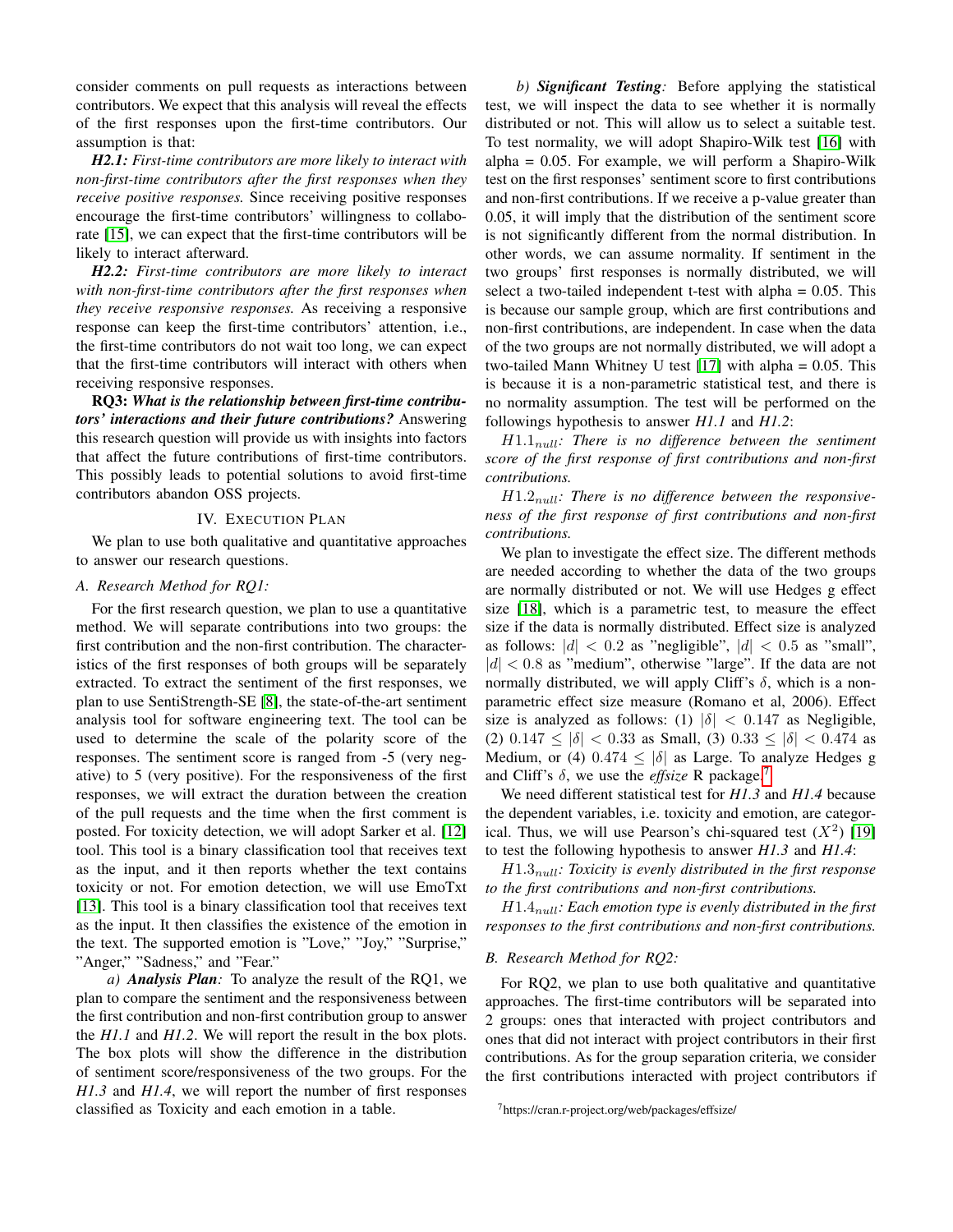they responded at least once after receiving the first response; otherwise, we consider them as no interaction.

*a) Analysis Plan:* The sentiment and the responsiveness of the first responses will be used to compare between two groups. Similar to RQ1, we will report results in the box plots. Furthermore, we will incorporate a qualitative analysis to reveal reasons for negative responses. To do this, we will first select a sample of the negative responses. We will determine the sample sizes using a confidence level of 95% and a confidence interval of 5%. Then, we perform our qualitative analysis of the reason for each negative response by following the card sorting method as in Li et al. [\[20\]](#page-5-19). Furthermore, we report the kappa agreement score.

*b) Significant Testing:* In order to statistically validate the differences between the two groups, i.e., ones that interacted with project contributors and ones that did not interact with project contributors in their first contributions, we plan to perform the same statistical test as *H1.1* and *H1.2*. The test will be performed on the followings hypothesis:

H2.1null*: There is no difference between the sentiment score of the first response of the first-time contributors that interacted with project contributors and one that did not interact*

H2.2null*: There is no difference between the responsiveness of the first response of the first-time contributors that interacted with project contributors and one that did not interact.*

As same as RQ1, we investigate effect size using Cliff's  $\delta$ .

# *C. Research Method for RQ3:*

For RQ3, we plan to use a quantitative method. As we would like to see the correlation between the interactions between first-time contributors and project contributors and future contributions. We will train classification models, e.g., logistic regression, random forest, and SVM. The model will train on independent variables by leveraging dependent variables. The followings are the variables that mainly capture the characteristics of the first-time contributors' interaction that we focus on: *(I) Sentiment of First Response:* We will extract this variable by using SentiStrength-SE [\[8\]](#page-5-7) as same as in RQ1 and RQ2. *(II) Responsiveness of First Response :* This variable will be calculated as the duration between the pull request creation date and the first response. *(III) Number of interactions :* We plan to calculate this variable by considering the total number of comments on a pull request. More specifically, we will count the number of comments that were written after the first response until the last comment of the first-time contributors on the pull request. *(IV) Number of Words in the First Response:* This variable is the total words in the first response. *(V) Result of the Pull Request:* This is a binary variable that shows whether the pull request is merged or not. *(VI) Existence of toxicity in the First Response:* This is the binary variable that shows whether the first response contains toxicity or not. *(VII) Emotion in the First Response:* As the EmoTxt allows us to detect each emotion separately, we will consider six binary variables which describe the emotion

in the first response. For example, "Anger" will be a binary variable in the first response.

Since contributing to OSS projects contains much more dimensions of factors than the first response's dimension, we will incorporate other dimensions of factors as well. Contributors Dimension variables will be the variables that capture the contributors-side characteristic, e.g., first-time contributors' experience. Project Dimension variables will capture the project-side characteristic, e.g., project-size related features. Contribution Dimension variables will capture the contribution-side characteristic, e.g., size of the contribution.

The dependent variable is the *Future Contribution*. This variable is binary that shows whether a first-time contributor makes a future contribution. In order to determine whether the first-time contributor will continuously contribute or not, we will inspect the time between the first and next contribution (i.e., submitted pull request) of the first-time contributor in each dataset. We then select the maximum days as the threshold to consider that the first-time contributor has left the project.

*1) Analysis Plan:* Firstly, we will inspect how well each model fits the data. We will apply 10-fold cross-validation and report the precision, recall, F1 score, and AUROC (Area Under the ROC Curve) of each model. Then, we will select the best suitable model for the feature importance analysis. We will apply feature permutation importance to see how much the model depends on each variable.  $8$  By doing this, we will be able to compare the feature importance between the first-time contributors' interaction variables against the other dimension of features. To see how each variable is associated with *Future Contribution*, we will calculate pairwise correlations. Then, we will report and plot the correlation matrix in a heatmap.<sup>[9](#page-4-1)</sup>

#### V. IMPLICATIONS

We summarize our implications for the key stakeholders:

OSS Projects Our findings will bring insights into how the interaction between first-time contributors and project contributors in OSS projects affects future contributions of the first-time contributors. We believe that fast and appropriate responses to first-time contributors are needed to attract future contributions to OSS projects. Automated tools, e.g., bots, could promptly give appropriate responses to contributors when they make pull requests or could notify project contributors when they are likely to give negative responses.

Researchers This study will reveal interaction-related factors matter for future contributors and to what extent does the factors affect OSS projects' contributions. First-time contributors-related future studies should consider and could further investigate these factors in other proprietary industries, such as Nonprofit Organization (NPO) and OSS projects. Implementing tools such as bots that automatically send the first responses to first contributions and contributors and measure the sentiment of responses could be useful for future studies.

<span id="page-4-1"></span><span id="page-4-0"></span><sup>8</sup>[https://scikit-learn.org/stable/modules/permutation](https://scikit-learn.org/stable/modules/permutation_importance.html)\_importance.html <sup>9</sup>[https://seaborn.pydata.org/examples/many](https://seaborn.pydata.org/examples/many_pairwise_correlations.html)\_pairwise\_correlations.html